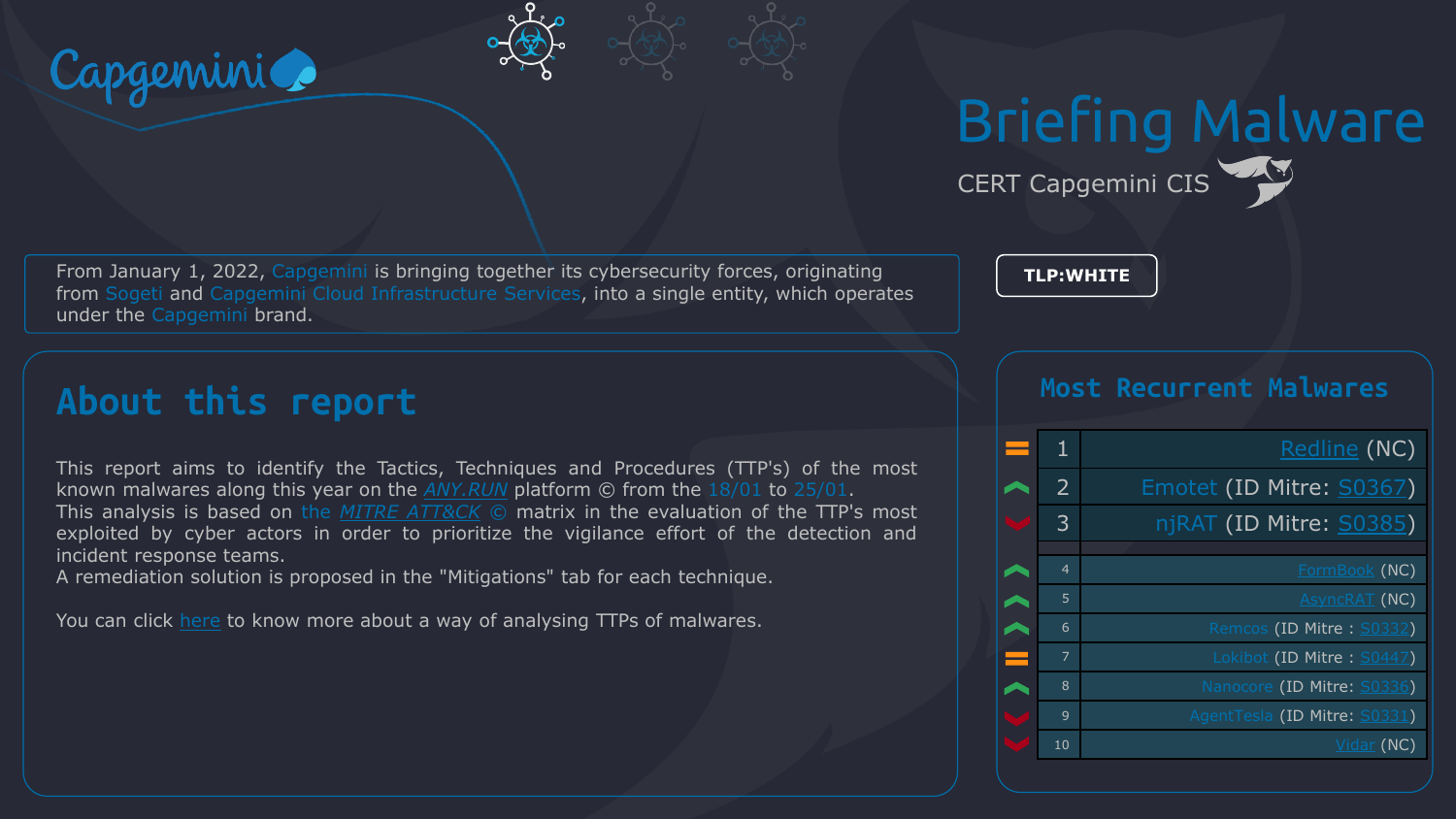

# **Most observed malware's TTPs overlaps**

A graphic presentation of TTPs overlaps between malwares is available in the next pages. For each tactic, you can find the listing of the names and the IDs of the techniques. Credits from The Mitre Corporation ©.

| <b>TA0002:</b><br><b>Execution</b>                                                                     |                                          | <b>TA0002:</b><br><b>Execution</b>               |                                                 | <b>TA0003:</b><br><b>Persistence</b>              |                                                                     | <b>TA0004:</b><br><b>Privilege Escalation</b>                   |                                                              | <b>TA0005:</b><br><b>Defense Evasion</b>                    |                                                                                                                 | <b>TA0006:</b><br><b>Credential Access</b>                  |                                                                | <b>TA0007:</b><br><b>Discovery</b>              | <b>TA0008:</b><br><b>Lateral</b><br>Movemen | <b>TA0009:</b><br><b>Collection</b>          |                         | <b>TA0011:</b><br><b>Command and Control</b> |                               | <b>TA0010:</b><br><b>Exfiltration</b>            |
|--------------------------------------------------------------------------------------------------------|------------------------------------------|--------------------------------------------------|-------------------------------------------------|---------------------------------------------------|---------------------------------------------------------------------|-----------------------------------------------------------------|--------------------------------------------------------------|-------------------------------------------------------------|-----------------------------------------------------------------------------------------------------------------|-------------------------------------------------------------|----------------------------------------------------------------|-------------------------------------------------|---------------------------------------------|----------------------------------------------|-------------------------|----------------------------------------------|-------------------------------|--------------------------------------------------|
| T1566:<br>Phishing                                                                                     | T1566.001<br>Spearphishing<br>Attachment | T1059                                            | T1059.003<br>Windows<br>Command<br><b>Shell</b> | 1547 : Boot<br>or Logon<br>Autostart<br>Execution | T1547.001<br><b>Registry Run</b><br><b>Keys / Startup</b><br>Folder | <b>F1547: Boot</b><br>or Logon<br>Autostart<br><b>Execution</b> | T1547.001<br><b>Registry Run</b><br>(eys / Startup<br>Folder | T1112: Modify<br>Registry                                   |                                                                                                                 | T1056 : Input<br>Capture                                    | T1056.001<br><b>Keylogging</b>                                 | T1057 : Process<br><b>Discovery</b>             | T1021:<br>Remote<br><b>Services</b>         | $1056:$ Inpul<br>Capture                     | T1056.001<br>Keylogging | T1105 : Ingress<br><b>Tool Transfer</b>      |                               | T1041:<br><b>Exfiltration Over</b><br>C2 Channel |
|                                                                                                        |                                          | Command<br>and<br><b>Scripting</b><br>nterpreter | T1059.001<br>PowerShell                         | T1053:<br><b>Scheduled</b><br>Task/Job            | T1053.005:<br><b>Scheduled Task</b>                                 | T1055<br><b>Process</b><br>Injection                            |                                                              | T1027<br>Obfuscated<br><b>Files or</b><br><b>nformation</b> | T1027.002<br>Software<br>Packing                                                                                | T1555:<br><b>Credentials from</b><br><b>Password Stores</b> | T1555.003<br><b>Credentials</b><br>from Web<br><b>Browsers</b> | T1083 : File and<br><b>Directory Discovery</b>  |                                             | T1560<br>Archive<br><b>Collected</b><br>Data |                         | T1071:<br>Application<br>Layer Protocol      | T1071.001<br>Web<br>Protocols |                                                  |
|                                                                                                        |                                          |                                                  | T1059.005:<br><b>Visual Basic</b>               |                                                   |                                                                     | T1053:<br><b>Scheduled</b><br>Task/Job                          | T1053.005<br><b>Scheduled</b><br><b>Task</b>                 | 1055: Process<br>Injection                                  |                                                                                                                 | T1552: Unsecured<br>Credentials                             |                                                                | T1082: System<br><b>nformation Discover</b>     |                                             | T1113<br><b>Screen</b><br>Capture            |                         | T1571: Non-<br><b>Standard Port</b>          |                               |                                                  |
|                                                                                                        |                                          | [1204 : User<br><b>Execution</b>                 | T1204.002<br><b>Malicious File</b>              |                                                   |                                                                     |                                                                 |                                                              | T1070:<br>Indicator<br>Removal on<br>Host                   | T1070.004<br><b>File Deletion</b>                                                                               |                                                             |                                                                | <b>T1012: Query</b><br>Registry                 |                                             | T1125<br><b>Video</b><br>Capture             |                         | <b>T1132: Data</b><br>Encoding               |                               |                                                  |
|                                                                                                        |                                          | T1106<br><b>Native API</b>                       |                                                 |                                                   |                                                                     |                                                                 |                                                              | T1140:<br>Deobfuscate/D<br>ecode Files or<br>Information    |                                                                                                                 |                                                             |                                                                | T1087: Account<br><b>Discovery</b>              |                                             | T1123<br>Audio<br>Capture                    |                         |                                              |                               |                                                  |
|                                                                                                        |                                          | T1053:<br><b>Scheduled</b><br>Task/Job           | T1053.005<br><b>Scheduled</b><br>Task           |                                                   |                                                                     |                                                                 |                                                              | T1562 : Impair<br><b>Defenses</b>                           |                                                                                                                 |                                                             |                                                                | T1033: System<br>Owner/User<br><b>Discovery</b> |                                             |                                              |                         |                                              |                               |                                                  |
|                                                                                                        |                                          |                                                  |                                                 |                                                   |                                                                     |                                                                 |                                                              | T1497:<br>Virtualization/S<br>andbox Evasion                |                                                                                                                 |                                                             |                                                                | T1120 : Peripheral<br><b>Device Discovery</b>   |                                             |                                              |                         |                                              |                               |                                                  |
| Technique shared by                                                                                    |                                          |                                                  |                                                 |                                                   |                                                                     |                                                                 |                                                              |                                                             | T1016 : System<br><b>Network</b><br>Configuration<br><b>Discovery</b><br>T1124: System Time<br><b>Discovery</b> |                                                             |                                                                |                                                 |                                             |                                              |                         |                                              |                               |                                                  |
| 8<br>$\overline{\mathbf{z}}$<br>5<br>3<br>6<br>$\boldsymbol{9}$<br>$\overline{\mathbf{4}}$<br>malwares |                                          |                                                  |                                                 |                                                   |                                                                     |                                                                 |                                                              | T1497 : Virtualization/<br><b>Sandbox Evasion</b>           |                                                                                                                 |                                                             |                                                                |                                                 |                                             |                                              |                         |                                              |                               |                                                  |